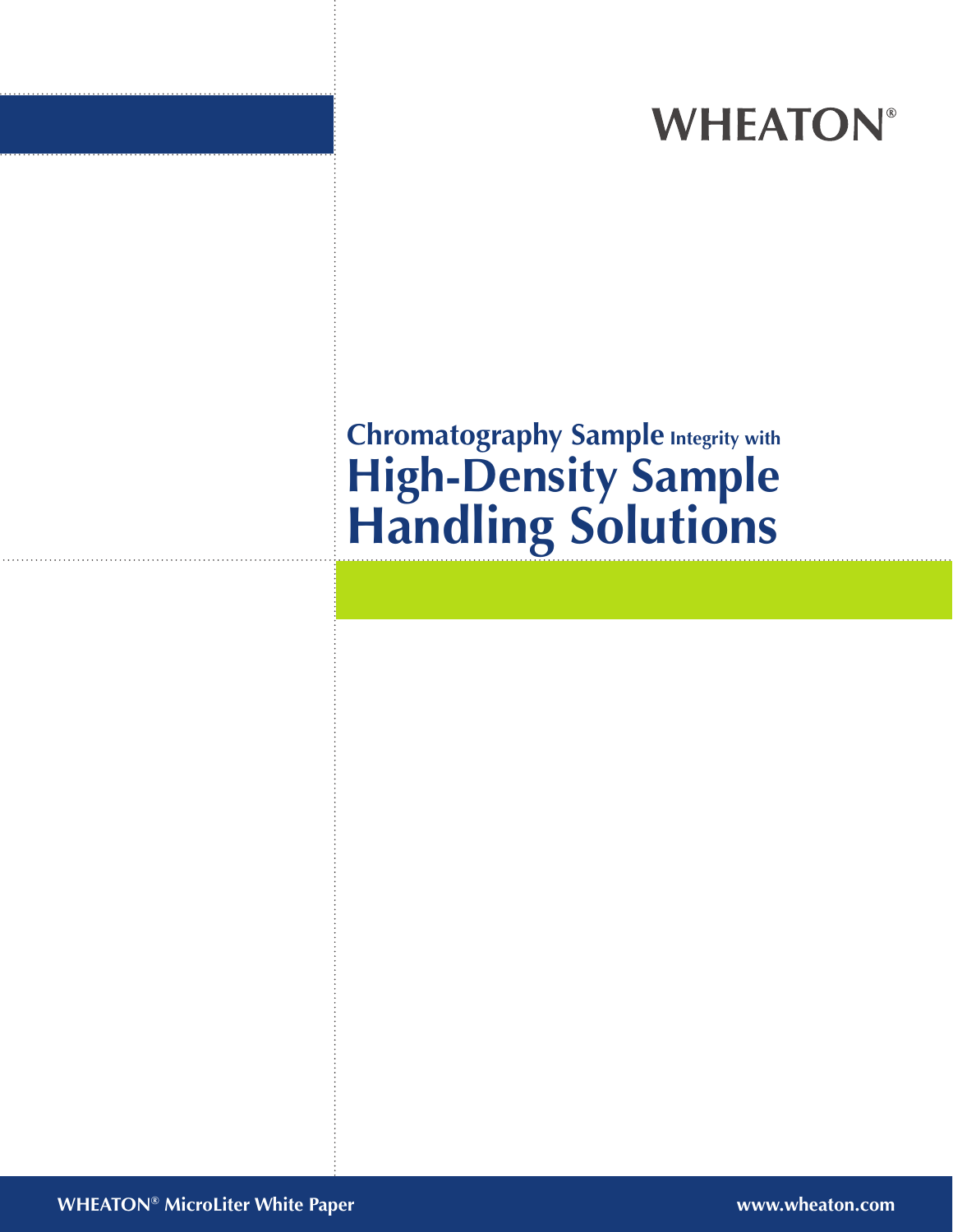# **Many chromatographers are investing in semi-automated and automated sample preparation systems to speed sample processing and make it more hands-free.**

### **INTRODUCTION**

Maintaining sample integrity to obtain ultimate sample separation and analysis is essential for chromatographers. It becomes even more critical – and more difficult – when using high-throughput, autosamplers and instruments that are compatible with the Society of Biomolecular Screening (SBS) standards. Although high-throughput systems allow for high-speed injections and sample processing while decreasing sample waste, they increase the risk of sample cross-contamination as well as raise issues regarding solvent resistance and compatibility.

#### BACKGROUND

For the research analyst, ensuring high-performance sample analysis in a timely manner is job number one. At the same time, chromatography facilities face demands to analyze an increasing volume of samples without a concurrent increase in personnel, and a significant portion of a research analyst's time is spent on sample preparation. Therefore, novel solutions have been developed to allow the use of high-throughput protocols and automation techniques. The adoption of standard protocols for high-throughput batch preparation methods allows for more rapid analysis, but consideration must be given to the risk to sample integrity and accurate sample analysis. Automation-friendly, SBSfootprint, high-throughput plate systems are readily available from many manufacturers, with various configurations for sealing mats and closures. Many of these systems, however, contribute to sample cross-contamination or are incompatible with organic and/or volatile solvents, leading to questionable sample integrity and inaccurate sample analysis. In addition, many of these systems prevent efficient transfer of samples from one station to another, hindering the high-throughput process flow.

## SOLUTIONS

Here we review the standard available formats for high-throughput plate systems, as well as the uniquely designed solutions to decrease the risk of cross contamination and allow for better process flow integration, resulting in the maintenance of sample integrity and accuracy of sample analysis.

## Plates vs. Plates with Inserts

There are two popular available formats for use with highthroughput systems: sample plates and plates with inserts (Figure 1). Both plates and plates with inserts use standard SBS-footprints, in terms of base dimensions and layout. In 1996, the SBS established specific dimensions for microplates to standardize these plates and how they interact with various automation solutions. To maximize the fit and function of available chromatography sample plates with automation and semi-automation instruments and devices, most plates follow the standard dimensions set forth by the SBS. Not only is the standard footprint important, but the spacing between wells and/or inserts is equally important for use with multichannel

pipettors or automated and semi-automated dispensers and extractors. If the footprint of the plates are not standardized, multiple different instruments are required for the same task or modifications of instruments are needed between assays. These types of changes and modifications can lead to variances in data, and ultimately to a decrease in sample analysis accuracy. Thus, all sample plates are created in an 8 x 12 format (or 16 x 24 for 384 well plates), with equal distances between the center of each well and standard distances around the edge of the plate.



Figure 1 - (Left) Sample Plate and (Right) Sample Plate with Inserts

Sample plates are generally produced from polypropylene, a popular and standard resin that is relatively non-reactive and resistant to many reagents. Available in a range of sizes, based on recommended maximum sample volumes (correlated to height of the plate), wells can be square or circular with either round (U) or conical (V) bottoms. Important to note is that polypropylene, similar to many plastic resins, is not resistant to many organic solvents, thus glass is a preferred material for steps involving organic solvents.

Sample plates with inserts are, as the name implies, basically the available square or circular well sample plates with glass inserts that reside in each well. The use of inserts allows for multiple advantages over that of plates alone. First, inserts can significantly decrease the total assay volume required. Conical-bottom inserts allow for maximal recovery of sample. In addition, the use of inserts allows for the utilization of independently sealing closures, ensuring no cross contamination.

#### Sealing Mats

The most basic closure system for plates and plates with inserts are sealing mats and tapes. Sealing tape mats are easy to use and inexpensive, offering protection from evaporation and condensation. Sealing tapes are made from acetate, aluminum, or polyethylene, among other special derivatives. Select sealing tape mats are available without adhesive at the cavity areas, which can interfere with accurate analysis by contaminating samples during processing.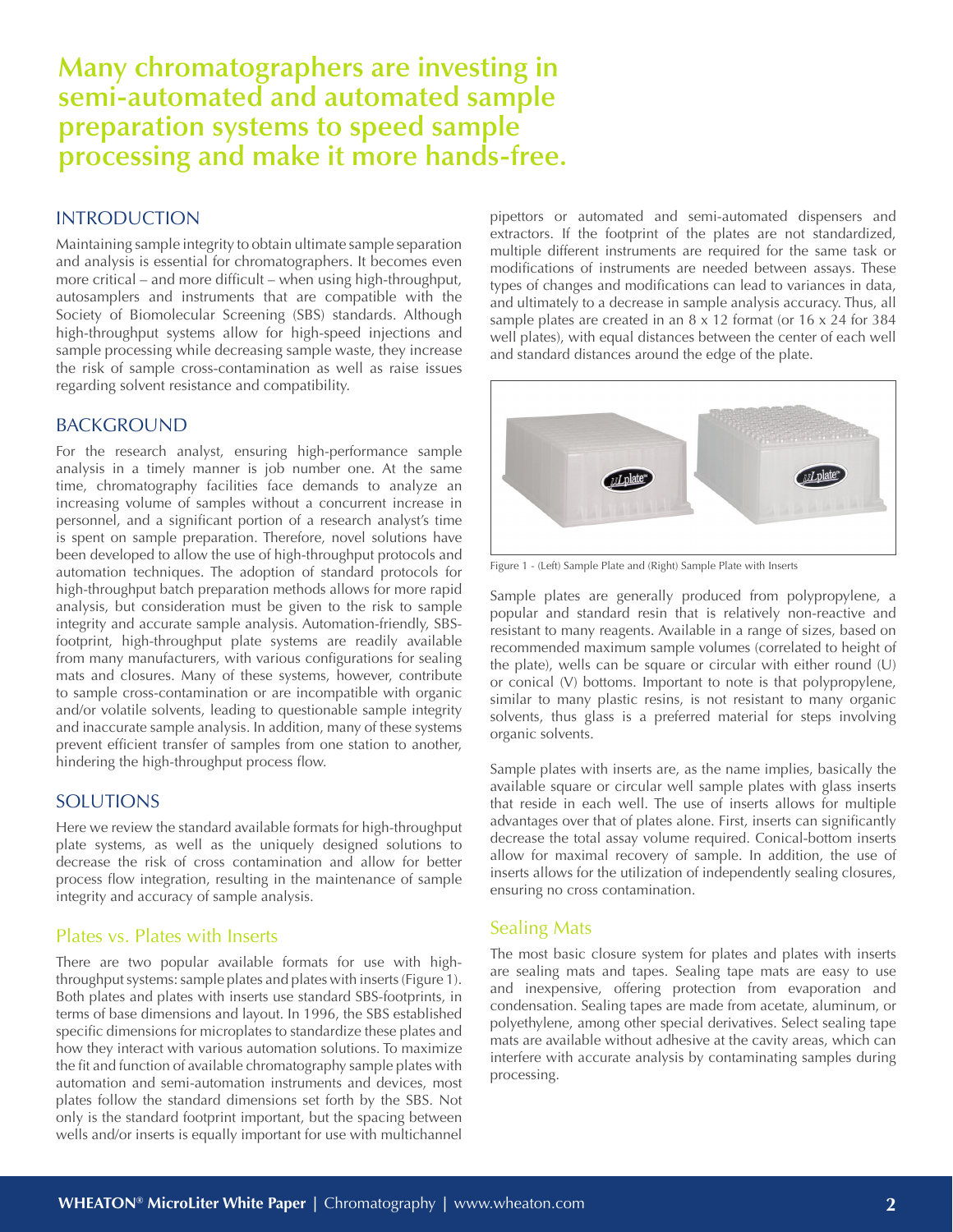Sealing mats (Figure 2) are also easy to use and relatively inexpensive. Generally made of silicone or ethylene vinyl acetate (EVA), these mats can also be coated with materials such as polytetrafluoroethylene (PTFE) to provide a level of resealability. Of note, silicone mats are resistant to alcohol, while EVA mats are resistant to many solvents. However, most sealing mats do not provide long-term viable seals and can contribute to sample cross contamination when removed. Neither sealing tapes nor mats are appropriate for volatile work flow processes.



Figure 2 - Sealing Mat with Sample Plate

# Individual Closures

When using glass inserts with sample plates, individual closures can offer the best protection from cross contamination, thus protecting sample integrity. While a variety of snap caps are made from polyethylene with a limited silicone/PTFE septa, others are available made from polypropylene with various popular septa combinations (Figure 3). Importantly, select individual closures offer a secure snap seal that is equal to that observed with standard 12 x 32 autosampler vials, such as those offered as part of the patented MicroLiter Plate Sampling System (MPSS). The use of individual closures allows for single samples to be removed and used in external processes without risk of losing the sample. In addition, with the appropriate heating block and vice enclosures, these high-throughput solutions can be used for volatile reactions that normally have to be processed with standard gas chromatography screw-thread or crimp-top vials. Thus, individual closures prevent cross contamination, facilitate individual sample processing, and are a viable option for standard as well as highly volatile sample preparation protocols.



Figure 3 - Individual Closures with Sample Plate (with Inserts)

## CapMat Closures

Unique closures are found with CapMat systems, which enable secure sealing of individual inserts while facilitating highthroughput workflow transfer of all 96 inserts as one (Figure 4). These polypropylene CapMats (Figure 5), with a selection of septa options, are a cross between individual closures and sealing mats. Importantly, those offered as part of the MPSS offer a secure seal equal to that observed with standard 12 x 32 autosampler vials with snap cap closures. Thus, these plates with inserts can be used to process volatile samples in high-throughput workflow processes.



Figure 4 - CapMat with Sample Plate (with Inserts)



Figure 5 - CapMats with Selection of Septa Options

#### **CONCLUSIONS**

Research analysts are under pressure to perform a high volume of analyses, without a concurrent increase in work force. Thus, many chromatographers are investing in semi-automated and automated sample preparation systems to speed sample processing and make it more hands-free. The right high-throughput solution needs to be chosen, however, based on specific protocols to prevent cross contamination, ensure sample integrity, and to provide viable, accurate analysis. While various solutions are flooding the market, only specific purpose-designed solutions are appropriate for protocols involving volatile solvents and reactions. In addition, not all solutions provide the protection required to prevent cross contamination. To determine the most appropriate solution, a thorough review of workflow processes and identification of specific pain points are required.

#### WORKS CITED

Society for Labatory Automation and Screening. (2004). ANSI/SLAS 2-2004 For MicroPlates.